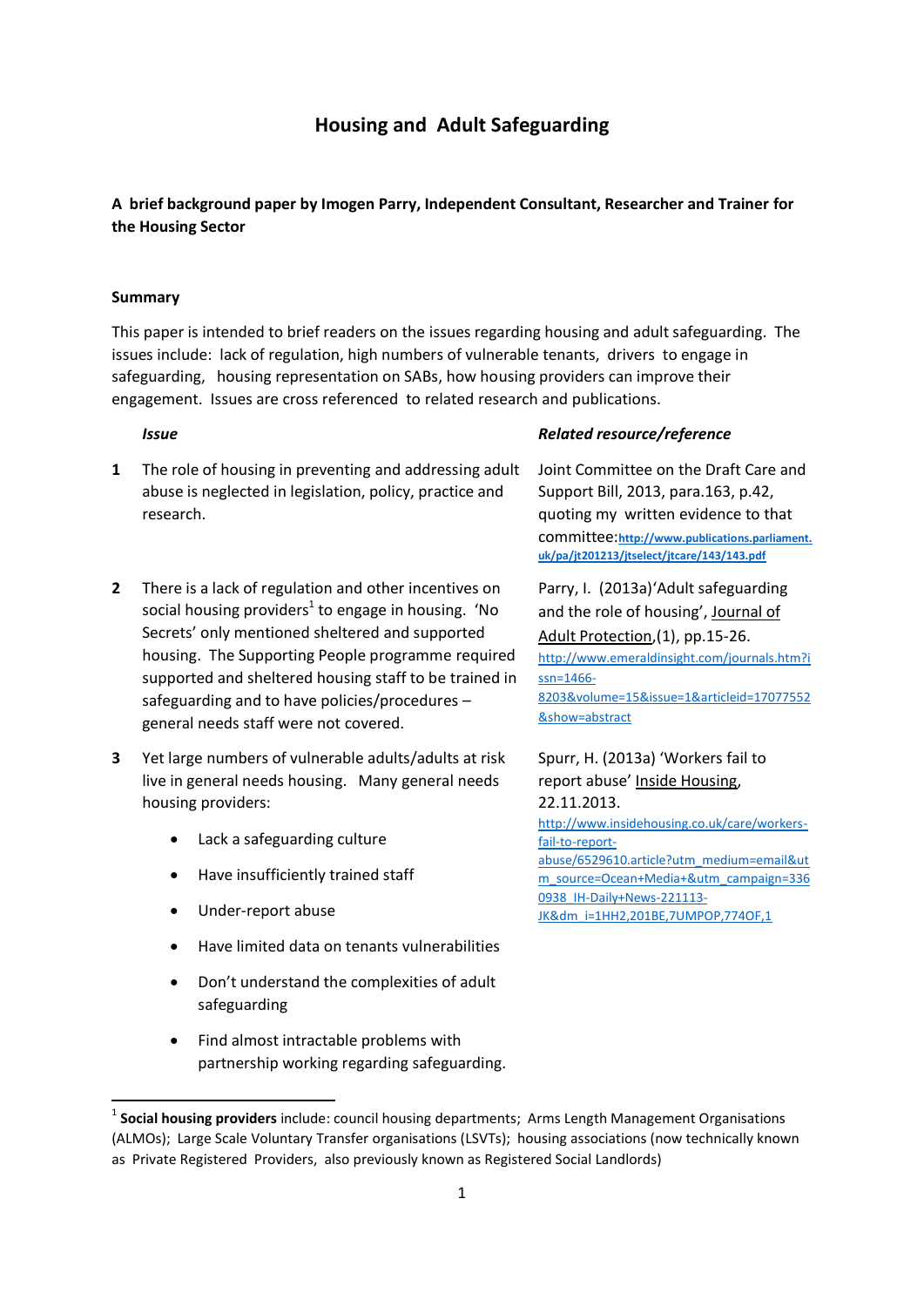- **4** The new drivers for ALL housing staff to engage in safeguarding include:
	- Increased public, political and media awareness of abuse
	- Evidence through SCRs of failures of housing providers to prevent murder, abuse and neglect of adults at risk, including those living in general needs housing. 30% of publicly available adult SCRs concern social housing tenants, of whom half lived in general needs accommodation and half lived in specialist housing.
	- Safeguarding links to other agendas that housing is (or should be) engaged in: antisocial behaviour; crime reduction; domestic abuse; disability hate crime; health and wellbeing
	- Reputational risk for housing providers
	- Impact of Care Act 2014. Government statement on housing and safeguarding, May 2013: *We would be most concerned if SABs did not address the role, contribution and responsibilities of housing providers in adult safeguarding. We would also expect SABs to draw on the housing sector for in-put, collaboration and advice.*
	- SCIE guide: Adult safeguarding for housing staff
- **5** Need for housing providers to be represented on SABs.

My MA in Safeguarding Adults: Law, Policy and Practice dissertation research on '*Adult Serious Case Reviews: lessons for housing providers'.* Published in the Journal of Social Welfare and Family Law, 2014 and available for free download until end June 2014

[http://www.tandfonline.com/doi/full/](http://www.tandfonline.com/doi/full/10.1080/09649069.2014.895506) [10.1080/09649069.2014.895506](http://www.tandfonline.com/doi/full/10.1080/09649069.2014.895506)

Evidence from my survey of Independent Chairs of SABs, 2013, reported in:

[http://www.pasauk.org.uk/upload/pub](http://www.pasauk.org.uk/upload/public/PASAUK%20Report%20) [lic/PASAUK%20Report%20'Adult%20Sa](http://www.pasauk.org.uk/upload/public/PASAUK%20Report%20) [feguarding%20and%20Housing'%20fin](http://www.pasauk.org.uk/upload/public/PASAUK%20Report%20) [al%20pdf.pdf](http://www.pasauk.org.uk/upload/public/PASAUK%20Report%20)

Department of Health (2013), p. 67. The Care Bill Explained: Including a response to consultation and prelegislative scrutiny on the Draft Care and Support Bill, Cm 8627, 10 May 2013. London: Stationery Office Ltd. [http://www.official](http://www.official-documents.gov.uk/document/cm86/8627/8627.pdf)[documents.gov.uk/document/cm86/86](http://www.official-documents.gov.uk/document/cm86/8627/8627.pdf) [27/8627.pdf](http://www.official-documents.gov.uk/document/cm86/8627/8627.pdf) 

Published 24 April 2014 [http://www.scie.org.uk/publications/g](http://www.scie.org.uk/publications/guides/guide53/) [uides/guide53/](http://www.scie.org.uk/publications/guides/guide53/)

My submission to the Public Bill Care Bill Committee, December 2013: [http://www.publications.parliament.uk](http://www.publications.parliament.uk/pa/cm201314/cmpublic/care/memo/cb03.htm) [/pa/cm201314/cmpublic/care/memo/](http://www.publications.parliament.uk/pa/cm201314/cmpublic/care/memo/cb03.htm) [cb03.htm](http://www.publications.parliament.uk/pa/cm201314/cmpublic/care/memo/cb03.htm)